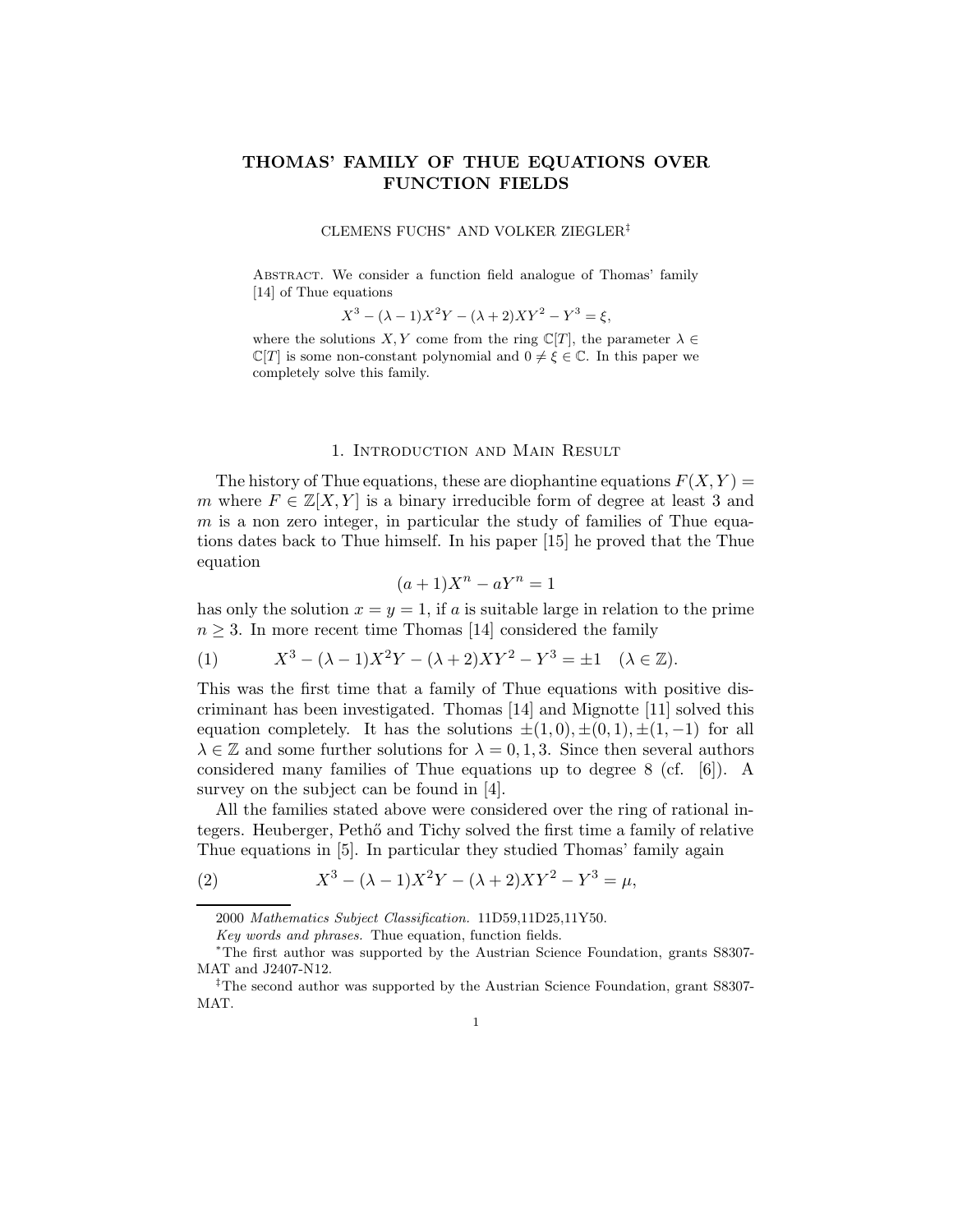where the solutions x, y, the parameter  $\lambda$  and the root of unity  $\mu$  now are all (algebraic) integers in the same imaginary quadratic number field k. They proved that (2) has only trivial solutions (i.e. with  $|x|, |y| \le 1$ ), if  $|\lambda|$  is large enough or if the discriminant of the quadratic number field is large enough or if  $\Re \lambda = -1/2$  (there are a few more solutions in this case which are explicitly listed).

Thue equations were not only considered over number fields but also over function fields starting with the paper of Gill [3]. In the next 50 years several authors as Schmidt (cf. [13]) and Mason (cf. [9], resp. [10]) considered the problem to determine effectively all solutions of a given Thue equation over some function field. In contrast to the number field case Thue equations over function fields may have infinitely many solutions. Recently, Lettl [8] could prove criteria for which a given Thue equation has only finitely many solutions. In all these investigations no families of Thue equations were considered. Recently, the authors could solve the family

$$
X(X - Y)(X - (T + \xi)Y) + Y^3 = 1 + \xi T(1 - T)
$$

over  $\mathbb{C}[T]$  for all  $\xi \in \mathbb{C}$  (cf. [2]). This was the first time that a family of Thue equations over a function field was solved.

In this paper we will go a step further and consider a family, where the parameter itself is a polynomial. In particular we revisit Thomas' family and we completely solve the equation

(3) 
$$
X^3 - (\lambda - 1)X^2Y - (\lambda + 2)XY^2 - Y^3 = \xi,
$$

where  $\lambda \in \mathbb{C}[T]$  is a non-constant polynomial and  $\xi \in \mathbb{C}^\times$  (which denotes as usually the unit group and in this case is just  $\mathbb{C}\setminus\{0\}$ . This family can be seen as a function field analogue of the Thue equations (1) and (2), respectively. In all three cases the solutions  $x, y$  and the parameter  $\lambda$  come from the same commutative ring R, namely  $\mathbb{Z}, \mathfrak{o}_k$  and  $\mathbb{C}[T]$ , respectively, and the right hand side is a unit in R (we denote by  $\mathfrak{o}_k$  the maximal order of some number field  $k$ ).

The aim of this paper is to prove the following main theorem:

**Theorem 1.** If  $(x, y) \in \mathbb{C}[T] \times \mathbb{C}[T]$  is a solution of the Thue equation

$$
X^{3} - (\lambda - 1)X^{2}Y - (\lambda + 2)XY^{2} - Y^{3} = \xi,
$$

with non-constant  $\lambda \in \mathbb{C}[T]$  and  $\xi \in \mathbb{C}^{\times}$ , then

$$
(x, y) \in \mathcal{L} := \{(\zeta, 0), (-\zeta, \zeta), (0, -\zeta) : \zeta^3 = \xi\}.
$$

Observe that the result contains all the (infinite) polynomial families of solutions found by Thomas [14] in his original paper and by Heuberger, Pethő and Tichy in [5] (see Table 1, page 438). So, our main theorem gives once again all the polynomial solutions in these cases and therefore we proved one part of what Thomas calls stable growth, which means that a family of Thue equations has only finitely many polynomial solutions plus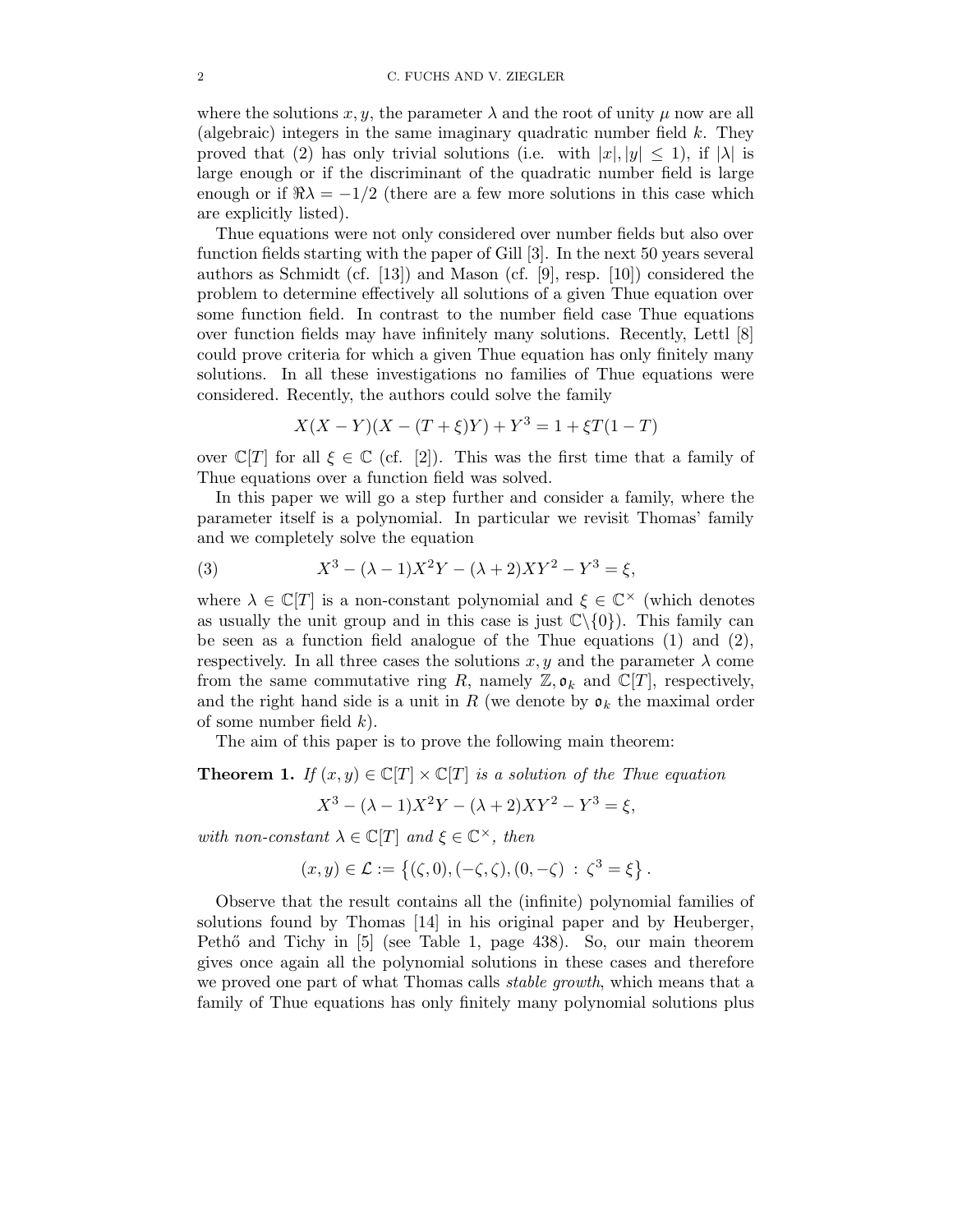finitely many sporadic ones (which means solutions for certain values of the parameter).

The rest of the paper is organized as follows. Section 2 provides a collection of useful facts on function fields and auxiliary results that we need to prove Theorem 1. In Section 3 we compute ramification indices and the genus of the function field  $\mathbb{C}(T)(\alpha)$ , where  $\alpha$  is a root of  $X^3 - (\lambda - 1)X^2$  –  $(\lambda+2)X-1$ . These computations yield an upper bound for  $H_K(x-\alpha y)$  (cf. Section 4). The structure of the relevant unit group is studied in Section 5. Finally, we prove our main theorem in Section 6.

#### 2. Preliminaries and auxiliary Results

Let us first remind the *ABC*-Theorem for function fields (see e.g. [12, Theorem 7.17]).

**Proposition 1** (ABC-Theorem). Let K be a function field of characteristic 0 and genus  $g_K$ . Let  $u, v \in K^\times$  satisfying  $u + v = 1$  and put  $A = (u)_0$ ,  $B = (v)_0$  and  $C = (u)_{\infty} = (v)_{\infty}$ , where  $(\cdot)_0$  denotes the zero divisor and  $(·)$ <sub>∞</sub> denotes the polar divisor. Then

$$
\deg A = \deg B = \deg C \leq \max \left( 0, 2g_K - 2 + \sum_{P \in \text{Supp}(A+B+C)} \deg_K P \right).
$$

If the constant field k is algebraically closed and of characteristic 0, Mason [10, chapter 1, Lemma 2] proved following special case.

**Corollary 1.** Let  $H(f) := -\sum_{v \in M_K} \min(0, v(f))$  denote the height of an element  $f \in K$  and let  $\gamma_1, \gamma_2, \gamma_3 \in K$  with  $\gamma_1 + \gamma_2 + \gamma_3 = 0$ . Let  $\mathcal V$  be a finite set of valuations such that for all  $v \notin V$  we have  $v(\gamma_1) = v(\gamma_2) = v(\gamma_3)$ , then

$$
H(\gamma_1/\gamma_2) \le \max(0, 2g - 2 + |\mathcal{V}|).
$$

Here we denote the set of all valuations in K by  $M_K$ . Usually,  $M_K$  denotes the set of places of some field  $K$ . Since in the function field case valuations and places are one-to-one we use this notation. It is rather easy to deduce Corollary 1 from Proposition 1 (cf. [2]).

If  $F(X, Y) = m$  is a Thue equation over the integral closure  $\mathcal{O}_L$  of  $k[T]$  in some function field  $L/k(T)$ , then Mason [9] could prove an effective bound for the height of solutions  $(x, y)$  to  $F(X, Y) = m$  by using his fundamental inequality presented in Corollary 1. Observe that the integral closure of  $k[T]$ consists of all elements in  $L$  that may only have negative valuations above ∞. Let us remind Mason's bound on the height of the solutions.

Proposition 2 (Mason). Let

$$
F(X,Y) := (X - \alpha_1 Y) \cdots (X - \alpha_d Y) = m
$$

be a Thue equation over the integral closure  $\mathcal{O}_L$  of  $k[T]$  of some function field  $L/k(T)$  with algebraic closed constant field and characteristic 0. Then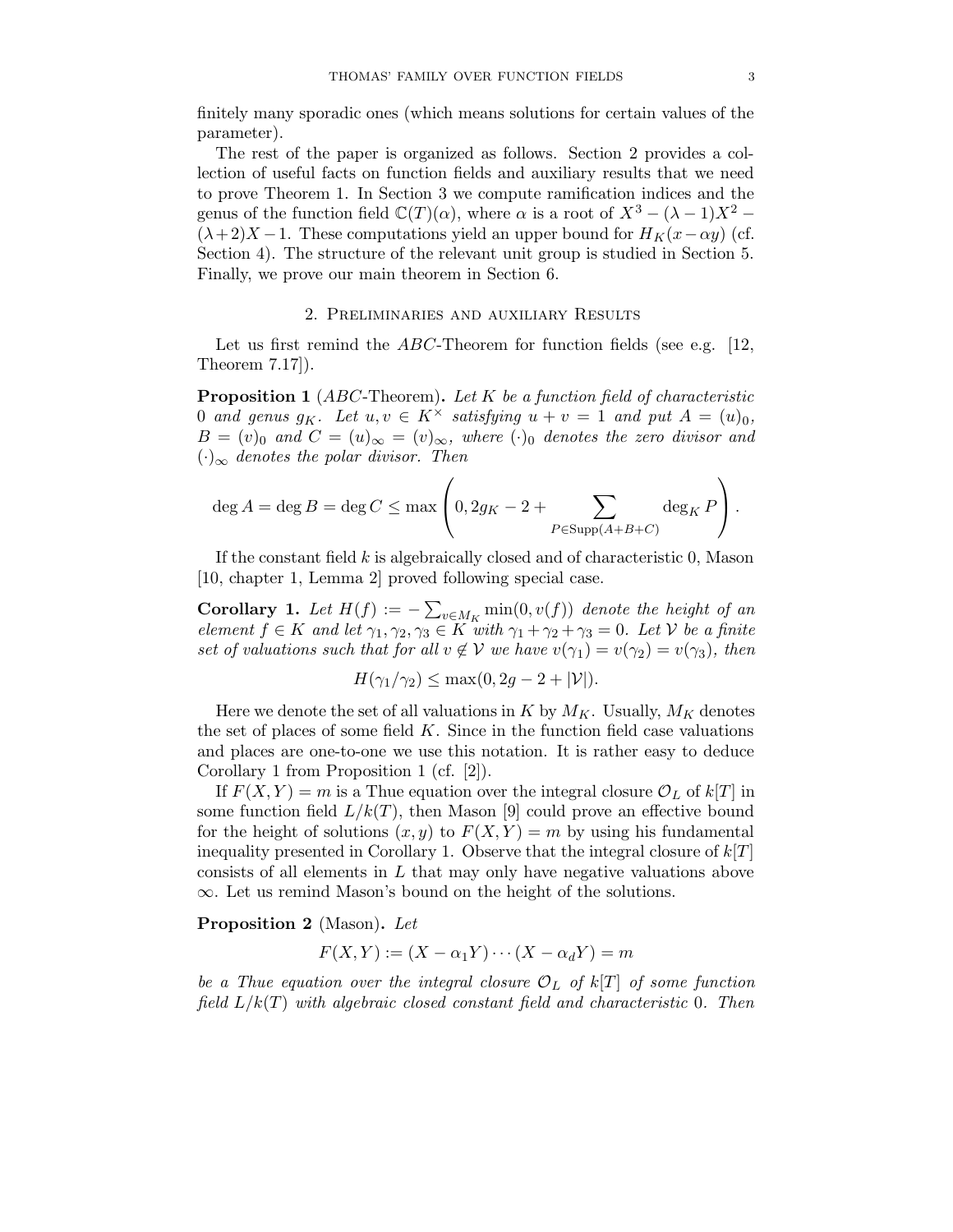all solutions  $(x, y) \in \mathcal{O}_L^2$  satisfy

$$
H(x,y) \le 8H + 2g_L + r - 1,
$$

where  $g_L$  is the genus of  $L$ , r is the number of infinite valuations and H denotes the height of the polynomial  $(X - \alpha_1) \cdots (X - \alpha_d)/m$ .

In order to compute the genus of some function field we will use the Riemann-Hurwitz Theorem (see e.g. [12, Theorem 7.16])

**Proposition 3** (Riemann-Hurwitz). Let  $L/K$  be an extension of function fields of characteristic 0 and let  $g_K$  and  $g_L$  be the genus of K and L, respectively, then

(4) 
$$
2g_L - 2 = [L:K](2g_K - 2) + \sum_{w \in M_L} e_w - 1,
$$

where  $M_L$  is the set of valuations of L and  $e_w$  denotes the ramification index of w in the extension  $L/K$ .

Let us fix for the rest of the paper some notations.

(5) 
$$
F_{\lambda}(X,Y) := X^3 - (\lambda - 1)X^2Y - (\lambda + 2)XY^2 - Y^3,
$$

(6) 
$$
f_{\lambda}(X) := F_{\lambda}(X,1) := X^3 - (\lambda - 1)X^2 - (\lambda + 2)X - 1,
$$

where  $\lambda \in \mathbb{C}[T]$  is some non-constant polynomial. We denote the degree of  $\lambda$  by  $\mathfrak{a} := \deg \lambda > 0$ . Let  $\alpha := \alpha_1$  be a root of  $f_{\lambda}$  and let  $\alpha_2$  and  $\alpha_3$  be the conjugates of  $\alpha$ . Then  $K := \mathbb{C}(T)(\alpha)$  is a finite extension of the function field  $\mathbb{C}(T)$ . Observe that we have the identities

$$
F_{\lambda}(Y, -(X+Y)) = F_{\lambda}(-(X+Y), X) = F_{\lambda}(X, Y) \text{ and}
$$

$$
f_{\lambda}\left(-1 - \frac{1}{X}\right) = \frac{f_{\lambda}(X)}{X^3}.
$$

Therefore,

$$
\alpha_2 = -1 - \frac{1}{\alpha}
$$
 and  $\alpha_3 = -1 - \frac{1}{\alpha_2} = -\frac{1}{\alpha + 1}$ .

Observe that  $f_{\lambda}$  is irreducible over  $\mathbb{C}(T)$ , since otherwise one of the roots would be in  $\mathbb{C}[T]$  (because all the root are integral over  $\mathbb{C}[T]$ ), which contradicts the fact that the constant term of  $f_{\lambda}$  is  $-1$ , unless this root is in  $\mathbb{C}\setminus\{0\}$ . But this implies by the above formulas that all roots are in  $\mathbb{C}$ , which is clearly not possible. Consequently, K is the splitting field of  $f_{\lambda}$  and hence a Galois extension of  $\mathbb{C}(T)$ . Furthermore, the Galois group is the cyclic group with three elements. We collect these facts in the following

**Lemma 1.** The extension  $K/\mathbb{C}(T)$  is a Galois extension. In particular the Galois group G of  $K/\mathbb{C}(T)$  is isomorphic to the cyclic group  $C_3$  with three elements.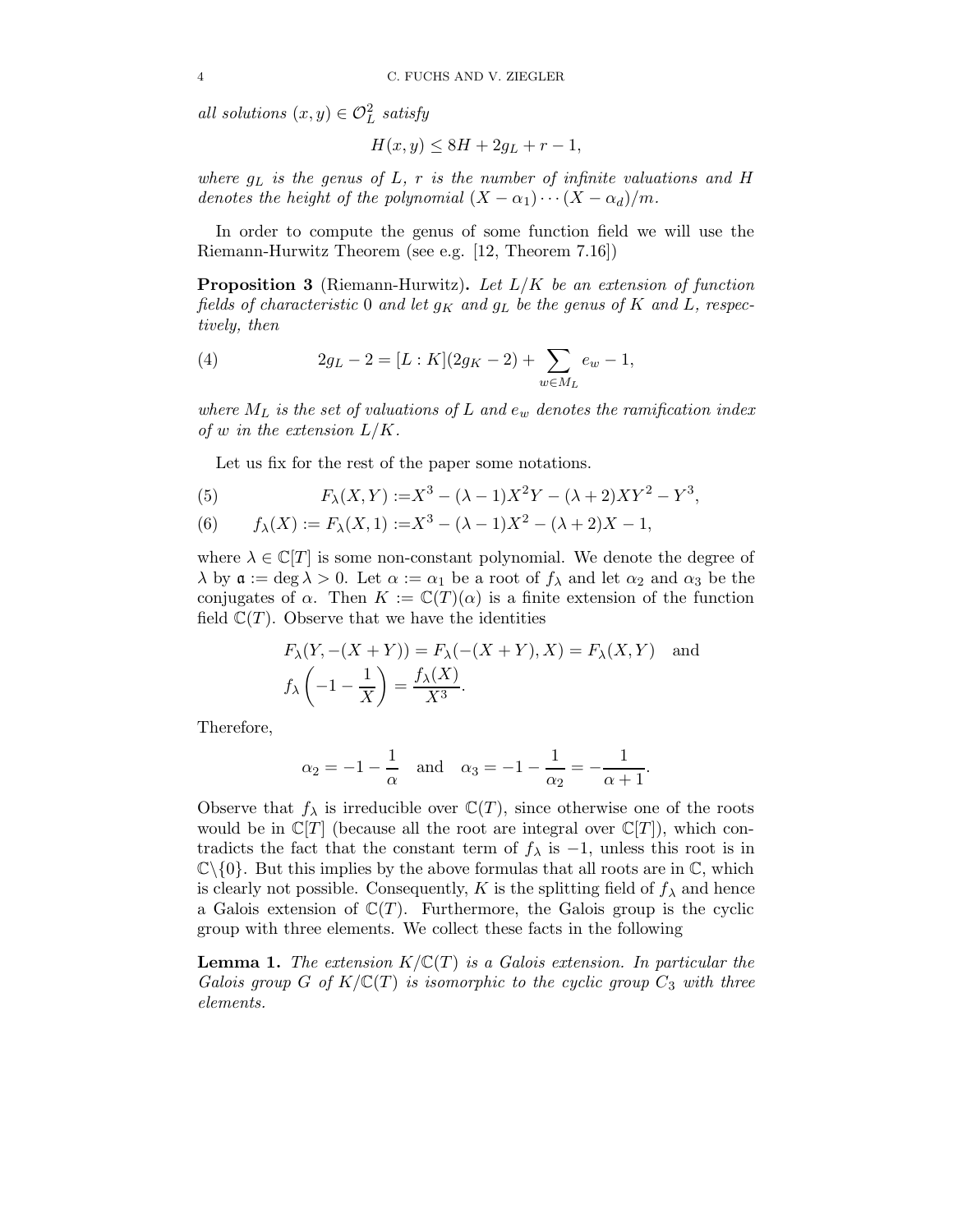Further, we denote by  $(x, y) \in \mathbb{C}[T] \times \mathbb{C}[T]$  some solution to  $F_{\lambda}(X, Y) = \xi$ with  $\xi \in \mathbb{C}^{\times}$  and we define

$$
\alpha_{i,j} := \alpha_i - \alpha_j, \qquad \qquad \beta_i := x - \alpha_i y, \qquad \qquad \gamma_{i,j,k} := \beta_i \alpha_{j,k},
$$

and we write  $\beta := \beta_1 = x - \alpha y$ . The polynomial  $F_\lambda$  may be expressed as  $F_{\lambda}(X,Y) = \mathcal{N}_{K/\mathbb{C}(T)}(X-\alpha Y),$  where  $\mathcal{N}_{K/\mathbb{C}(T)}$  denotes the norm from K to  $\mathbb{C}(T)$ . From this norm notation we deduce  $\beta_i \in \mathbb{C}[T][\alpha]^{\times}$ .

Note that since  $\mathbb C$  is algebraically closed all discrete valuation rings with quotient field  $\mathbb{C}(T)$  are isomorphic to  $O_a := \{f(T)/g(T) : f(T), g(T) \in$  $\mathbb{C}[T], g(a) \neq 0$  for some  $a \in \mathbb{C}$  or  $O_{\infty} := \{f(T)/g(T) : f(T), g(T) \in$  $\mathbb{C}[T], \deg f \leq \deg g$ . Valuations corresponding to  $O_a$  are denoted by  $v_a$ (finite valuations) and the valuation corresponding to  $O_{\infty}$  is denoted by  $v_{\infty}$  (infinite valuation). To simplify notations we will use the following definition.

**Definition 1.** Let  $L/\mathbb{C}(T)$  be an extension of degree d,  $f \in L$  and for each  $a \in \mathbb{C} \cup \{\infty\}$  let us fix a d-tuple  $(w_1, \ldots, w_d)$  of valuations in L with  $w_i|v_a$ for  $i \in \{1, \ldots, d\}$ , where the valuations are used with multiplicity, i.e. a valuation with ramification index e is written down e times. Let us define

$$
(\cdot)_a: L \to \mathbb{Z}^d, \qquad f \mapsto (f)_a := (w_1(f), \dots, w_d(f)).
$$

In the next lemma we calculate all valuations of the quantities  $\alpha_1, \alpha_2, \alpha_3$ , respectively, in the function field  $K/\mathbb{C}(T)$ .

Lemma 2. We have

$$
(\alpha_1)_{\infty} = (\mathfrak{a}, 0, -\mathfrak{a}), \qquad (\alpha_2)_{\infty} = (0, -\mathfrak{a}, \mathfrak{a}), \qquad (\alpha_3)_{\infty} = (-\mathfrak{a}, \mathfrak{a}, 0)
$$

and  $(\alpha_i)_a = (0, 0, 0)$  for  $a \in \mathbb{C}$  and  $i = 1, 2, 3$ , where  $\mathfrak{a} = \deg \lambda$ .

**Proof:** Let us first consider the infinite valuations. We compute  $\alpha_i$  as formal Laurent series in  $\lambda$  and obtain

$$
\alpha_1 = \lambda + 1 + \frac{1}{\lambda} - \frac{3}{\lambda^2} + \dots = \lambda_{\mathfrak{a}} T^{\mathfrak{a}} + \dots,
$$
  
\n
$$
\alpha_2 = -1 - \frac{1}{\lambda} + \frac{1}{\lambda^2} + \dots = -1 - \dots,
$$
  
\n
$$
\alpha_3 = -\frac{1}{\lambda} + \frac{2}{\lambda^2} + \dots = -\frac{1}{\lambda_{\mathfrak{a}}} T^{-\mathfrak{a}} + \dots,
$$

where  $\lambda_{\mathfrak{a}}$  denotes the leading term of  $\lambda$ . From the expansion above we obtain the first part of the lemma by using a suitable triple of the infinite valuations. The second part is immediate, since  $\alpha_1, \alpha_2$  and  $\alpha_3$  are integer units in  $K$ .

## 3. Ramification

In this section we compute, which places are ramified in the extension  $K/\mathbb{C}(T)$ . Since  $K/\mathbb{C}(T)$  is Galois, the ramification indices  $e_w$  may only take the value 1 (unramified) or 3 (ramified). Hence,it suffices to know how often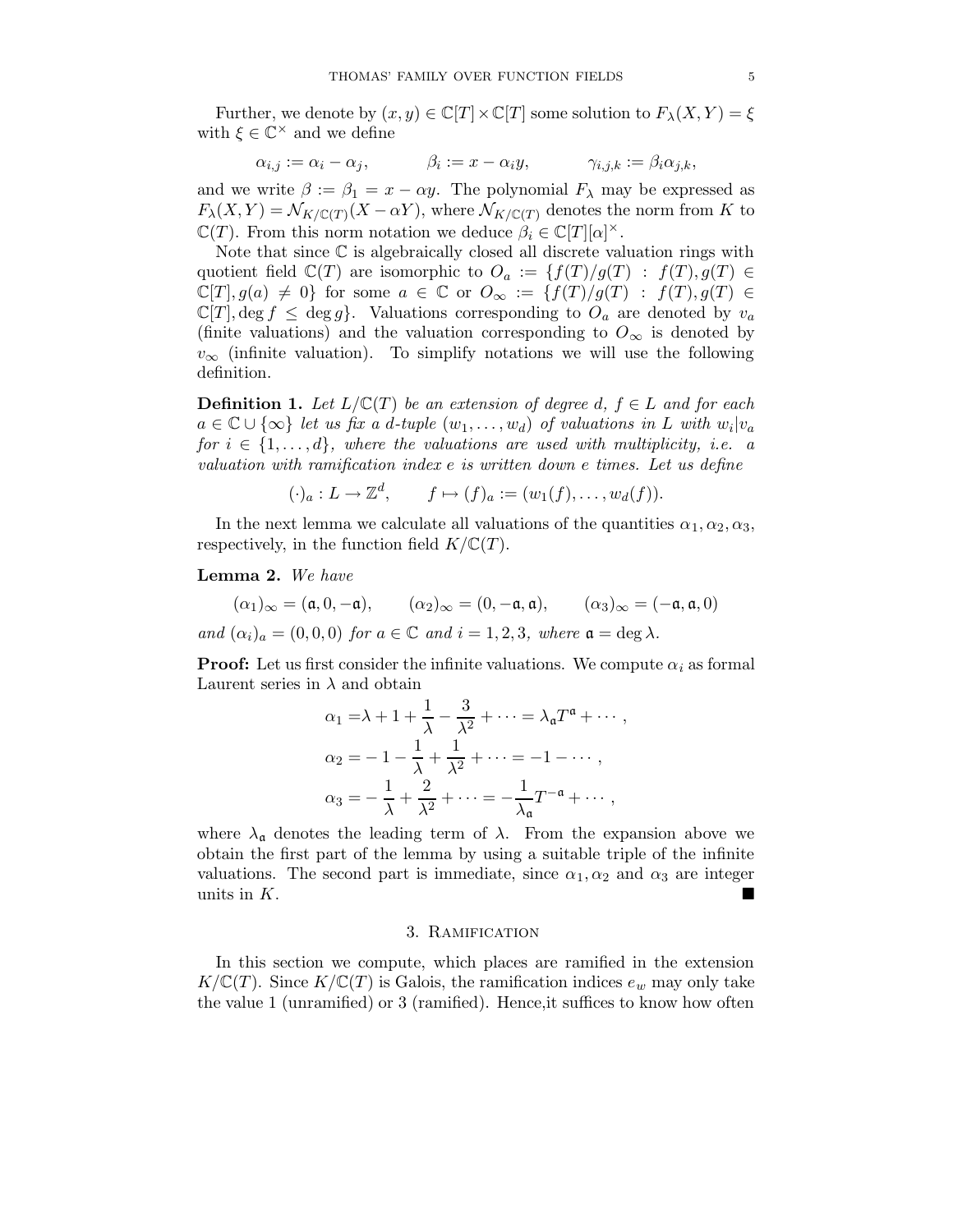ramification occurs in order to compute the genus  $g_K$  of K using Proposition 3. Let us first prove

**Lemma 3.** If  $w \in M_K$  is ramified then  $w|v_a$ , where  $a \in \mathbb{C}$  such that a is a root of  $\delta := \lambda^2 + \lambda + 7 \in \mathbb{C}[T]$ .

**Proof:** Assume K is not ramified at a valuation that lies over  $v_a$  with  $a \neq \infty$ . By Puiseux's Theorem [1, 7] there exists a formal Power series

$$
\alpha(T) := \sum_{n=0}^{\infty} a_n (T - a)^n
$$

such that  $f_{\lambda}(\alpha(T)) = 0$ . On the other hand it is well known that given an equation  $f(X,T) = 0$  with f holomorphic and  $\frac{\partial f}{\partial X}\Big|_{T=a} \neq 0$ , then there exists a holomorphic function  $X(T) = \sum_{n=0}^{\infty} a_n (T - a)^n$  in an open neighborhood  $U \subset \mathbb{C}$  of a, such that  $f(X(T), T) = 0$ . We conclude that ramification over  $v_a$  may only occur if

$$
\frac{\partial f_{\lambda}}{\partial X}\Big|_{T=a} = 3X^2 - 2X(\lambda(a) - 1) - (\lambda(a) + 2) = 0 \text{ and}
$$
  

$$
f_{\lambda}(X)\Big|_{T=a} = X^3 - X^2(\lambda(a) - 1) + X(\lambda(a) + 2) - 1 = 0
$$

or equivalently  $f_{\lambda}|_{T=a}$  has a multiple zero. This is  $\delta(a) := \delta|_{T=a} = \lambda(a)^2 +$  $\lambda(a) + 7 = 0.$ 

We are left to prove that  $v_{\infty}$  is not ramified. Since the infinite valuations of K have different values  $\alpha$  by Lemma 2, these are different and thus unramified over  $\mathbb{C}(T)$ .

**Corollary 2.** If r is the number of ramified valuations in  $K/\mathbb{C}(T)$  then  $g_K = r - 2 \leq 2a - 2$ .

**Proof:** For the proof we utilize Proposition 3. We already know that if  $w \in M_K$  is ramified then  $e_w = 3$ . Moreover, the genus of  $\mathbb{C}(T)$  is zero. With this data we obtain

$$
2g_K - 2 = 3(0 - 2) + (3 - 1)r = 2r - 6,
$$

hence,  $g_K = r - 2$ . By Lemma 3 we therefore have  $g_K = r - 2 \leq 2a - 2$ .

#### 4. UPPER BOUND FOR THE HEIGHT OF  $\beta$

In order to solve equation (3) we have to compute all values of  $\beta = x - \alpha y$ that solve the norm equation

(7) 
$$
\mathcal{N}_{K/\mathbb{C}(T)}(\beta) = \xi \quad (\xi \in \mathbb{C}^{\times}).
$$

Note that  $\beta$  is a unit of  $\mathbb{C}[T][\alpha]$ . A first step is to bound the height of  $\beta$ , which will be done in this section.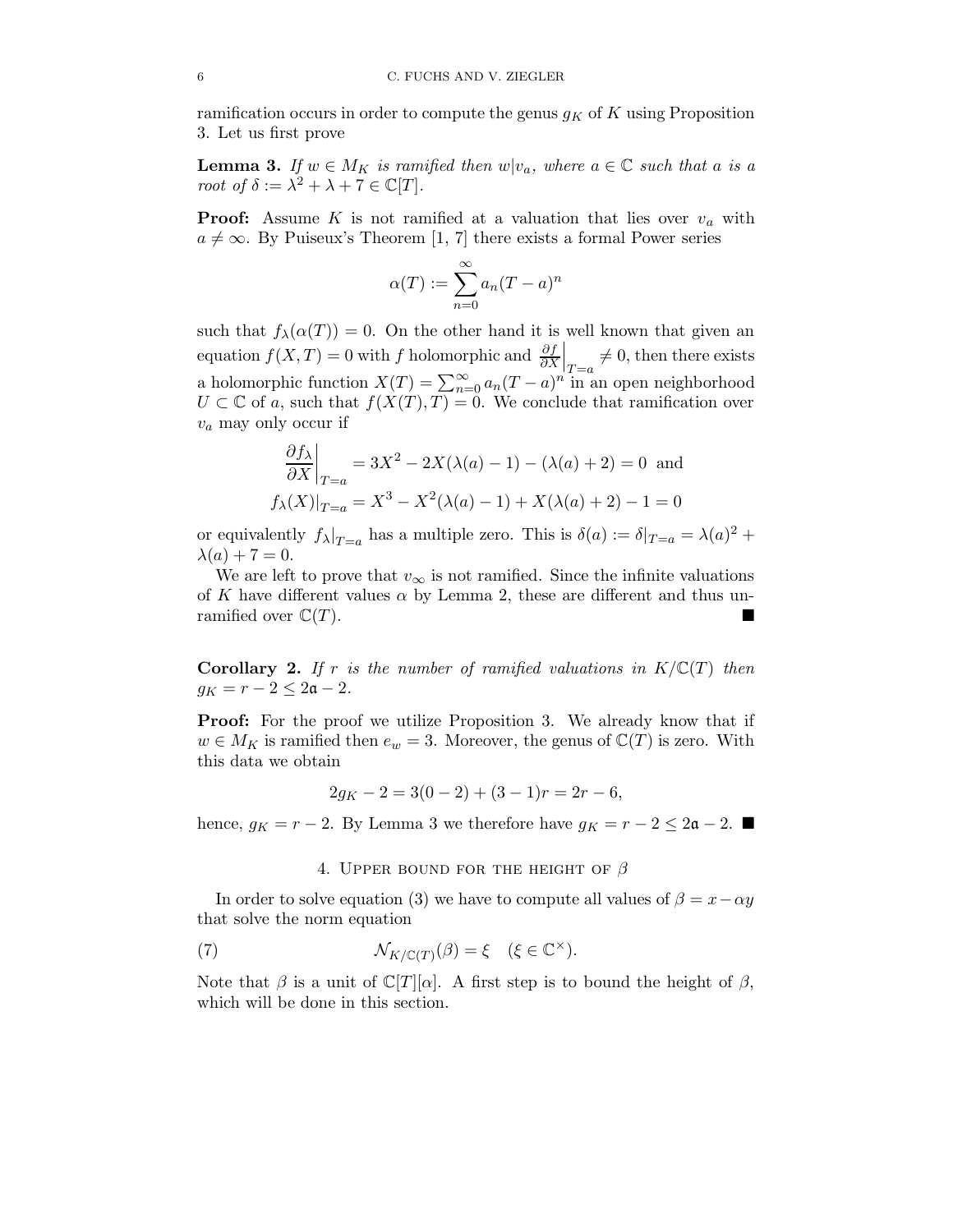Lemma 4. We have

$$
H_K\left(\frac{\gamma_{1,2,3}}{\gamma_{2,3,1}}\right) \leq 6\mathfrak{a} - 3.
$$

Proof: It is well known that

$$
\gamma_{1,2,3} + \gamma_{2,3,1} + \gamma_{3,1,2} = 0
$$

(Siegel's Identity), hence by Corollary 1 we have

$$
H_K\left(\frac{\gamma_{1,2,3}}{\gamma_{2,3,1}}\right) \le \max(0, 2g_K - 2 + |\mathcal{V}|).
$$

Let r be the number of ramified places, then  $g_K = r - 2$  (cf. Corollary 2). Since  $\gamma_{i,j,k}$  with pairwise distinct  $i, j, k \in \{1, 2, 3\}$  may only have non zero valuations at places w with  $w|v_a$ , where  $a \in \{k \in \mathbb{C} : \delta(k) = 0\} \cup \{\infty\}$ , we have  $|\mathcal{V}| \le r + 3(2\mathfrak{a} - r) + 3$ . This yields

$$
H_K\left(\frac{\gamma_{1,2,3}}{\gamma_{2,3,1}}\right) \le 2r - 4 - 2 + r + 3(2\mathfrak{a} - r) + 3 = 6\mathfrak{a} - 3.
$$

Next, we want to compute an upper bound for  $H_K(\beta_1/\beta_2)$ . Let us denote by

$$
H_a(\alpha) := -\sum_{w \mid v_a} \min(0, w(\alpha)), \quad a \in \mathbb{C} \cup \{\infty\}
$$

the local height. Obviously, we have

(8) 
$$
H_K(\alpha) = \sum_{a \in \mathbb{C} \cup \{\infty\}} H_a(\alpha).
$$

From equation (8) one computes

(9)  

$$
H_K\left(\frac{\gamma_{1,2,3}}{\gamma_{2,3,1}}\right) = \sum_{\delta(a)=0} H_a\left(\frac{\alpha_{2,3}}{\alpha_{3,1}}\right) + H_\infty\left(\frac{\gamma_{1,2,3}}{\gamma_{2,3,1}}\right)
$$

$$
\geq H_\infty\left(\frac{\beta_1}{\beta_2}\cdot\frac{\alpha_{2,3}}{\alpha_{3,1}}\right)
$$

$$
\geq H_\infty\left(\frac{\beta_1}{\beta_2}\right) - H_\infty\left(\frac{\alpha_{3,1}}{\alpha_{2,3}}\right).
$$

By Lemma 2 we obtain  $\left(\frac{\alpha_{3,1}}{\alpha_{3,2}}\right)$  $\frac{\alpha_{3,1}}{\alpha_{2,3}}$  $_{\infty} = (0, \mathfrak{a}, -\mathfrak{a}), \text{ hence}$ 

$$
H_K\left(\frac{\beta_1}{\beta_2}\right) = H_\infty\left(\frac{\beta_1}{\beta_2}\right) \le H_K\left(\frac{\gamma_{1,2,3}}{\gamma_{2,3,1}}\right) + H_\infty\left(\frac{\alpha_{3,1}}{\alpha_{2,3}}\right) \le 7\mathfrak{a} - 3.
$$

Let us now compute  $H_K(\beta)$ . Since  $\beta_i \in \mathbb{C}[T][\alpha]^{\times}$ , with  $i = 1, 2, 3$ , we only have to consider infinite valuations. After a suitable permutation of valuations we may assume

$$
(\beta_1)_{\infty} = (-b_1, -b_2, -b_3)
$$

 $\blacksquare$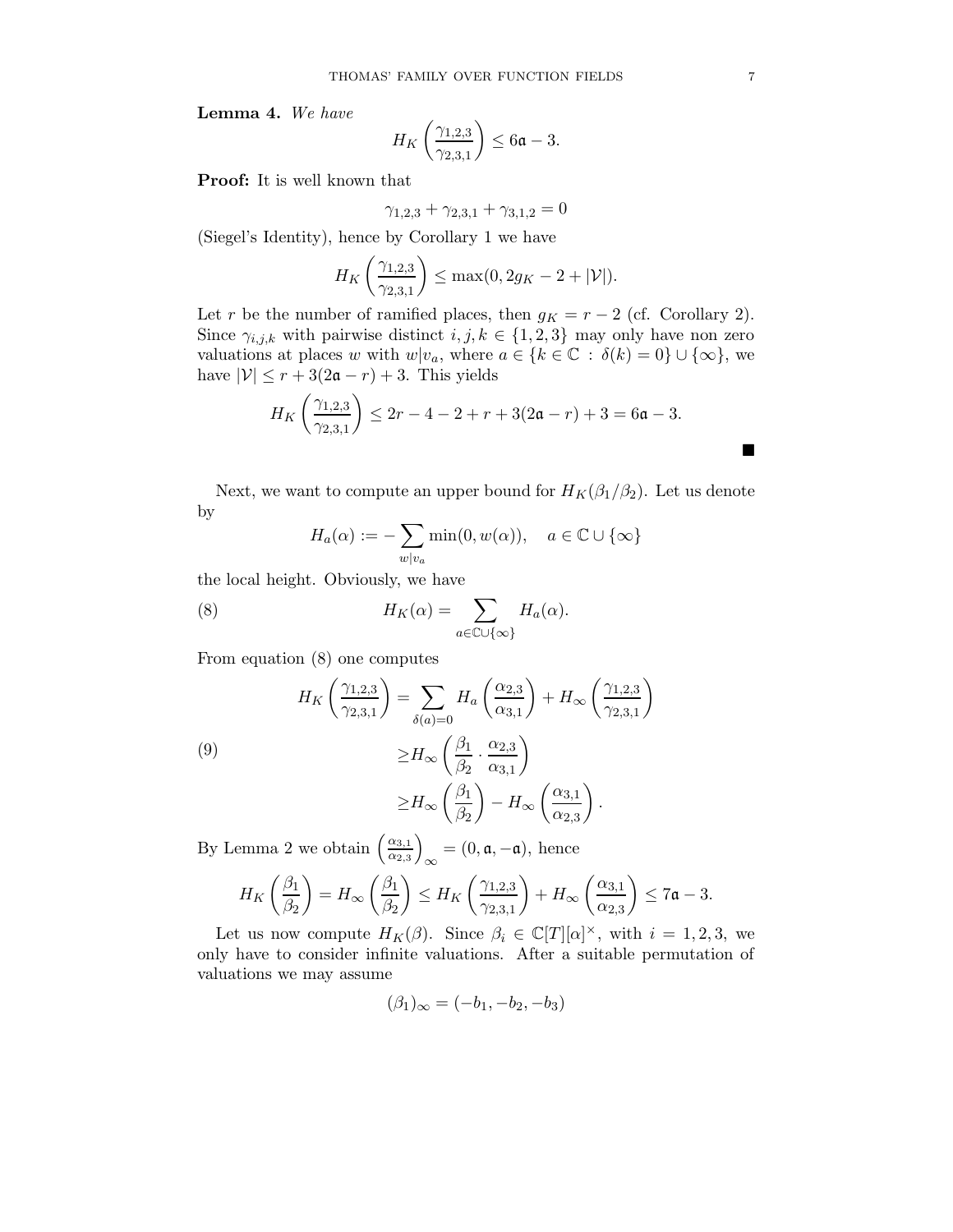where  $b_1 \geq b_2 \geq b_3$ . Therefore, the indices of the conjugates of  $\beta_1$  are fixed. By Lemma 1 we either have (case 1)

$$
(\beta_2)_{\infty} = (-b_3, -b_1, -b_2)
$$
  

$$
(\beta_3)_{\infty} = (-b_2, -b_3, -b_1)
$$

or (case 2)

$$
(\beta_2)_{\infty} = (-b_2, -b_3, -b_1)
$$
  

$$
(\beta_3)_{\infty} = (-b_3, -b_1, -b_2)
$$

which implies that

$$
(\beta_1/\beta_2)_{\infty} = \begin{cases} (b_3 - b_1, b_1 - b_2, b_2 - b_3) & \text{(case 1)},\\ (b_2 - b_1, b_3 - b_2, b_1 - b_3) & \text{(case 2)}. \end{cases}
$$

Consequently, we get

$$
H_K(\beta_1/\beta_2) = \left\{ \begin{array}{c} b_1 - b_3 \\ b_1 - b_2 - b_3 + b_2 = b_1 - b_3 \end{array} \right\} = b_1 - b_3.
$$

Since  $H_K(\beta) = H_K(\beta^{-1})$  we may also assume  $b_1 \geq b_2 \geq 0$ . From  $b_1 + b_2 +$  $b_3 = 0$  we deduce  $-b_3 = b_1 + b_2 \le 2b_1$ , hence  $\frac{-b_3}{2} \le b_1$ . This yields

$$
\frac{3}{2}H_K(\beta) = -\frac{3}{2}b_3 \le b_1 - b_3 = H_K(\beta_1/\beta_2) \le 7\mathfrak{a} - 3,
$$

hence following Proposition:

**Proposition 4.** We have  $H_K(\beta) \leq \frac{14}{3}$  $\frac{14}{3}a - 2.$ 

We remark that by using Proposition 2 directly we get the weaker result that if  $(x, y)$  is a solution to (3) then

$$
\max(\deg x, \deg y) \le \frac{28\mathfrak{a} - 2}{3}.
$$

This can be obtained just by computing  $H = H_K(f_\lambda)$ , since K is the splitting field of  $f_{\lambda}$ :

$$
H = \max(H_K(1), H_K(\lambda - 1), H_K(\lambda + 2), H_K(-1)) = 3a,
$$

where  $H_K$  denotes the height with respect to the function field K. Now  $r = 3$  by Lemma 3 and  $g_K \leq 2a - 2$  by Corollary 2, hence,

$$
\max(H_K(x), H_K(y)) \le 24a + 4a - 4 + 3 - 1 = 28a - 2.
$$

Since  $x, y \in \mathbb{C}[T]$  we have  $3 \deg x = H_K(x)$ ,  $3 \deg y = H_K(y)$ , respectively, and therefore the claimed bound.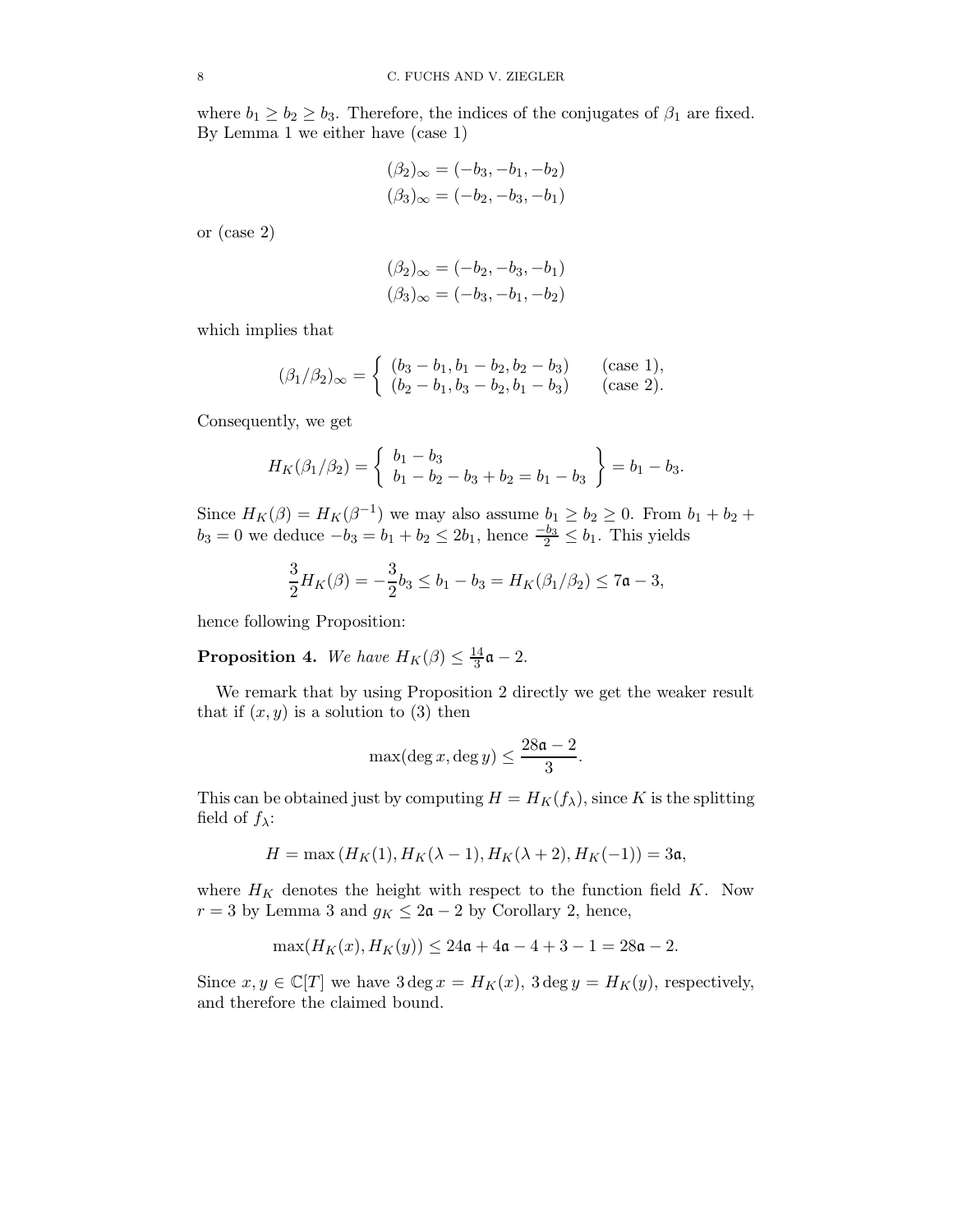## 5. UNIT STRUCTURE

Since  $\beta \in \mathbb{C}[T][\alpha]^{\times}$  we have to investigate this unit group. The aim of this section is to prove the following precise description of this group

**Proposition 5.** The units  $\alpha_1$  and  $\alpha_2$  form a fundamental system, so  $\mathbb{C}[T][\alpha]^\times$  =  $\mathbb{C}\langle \alpha_1, \alpha_2 \rangle$ , i.e. for every  $\varepsilon \in \mathbb{C}[T][\alpha]^\times$  we have

$$
\varepsilon = \eta \alpha_1^x \alpha_2^y,
$$

where  $\eta \in \mathbb{C}$  and  $x, y$  are integers.

In order to prove Proposition 5 we consider first the following Lemma.

**Lemma 5.** Let  $\varepsilon \in \mathbb{C}[T][\alpha]^{\times}$  then either  $H_K(\varepsilon) \geq \mathfrak{a}$  or  $\varepsilon \in \mathbb{C}^{\times}$ .

**Proof:** Let  $\varepsilon_1, \varepsilon_2, \varepsilon_3$  elements of K with  $(\varepsilon_1)_{\infty} = (a_1, b_1, c_1), (\varepsilon_2)_{\infty} =$  $(a_2, b_2, c_2)$  and  $(\varepsilon_3)_{\infty} = (a_3, b_3, c_3)$ . We will write by abuse of language  $(a_1, b_1, c_1) \circ (a_2, b_2, c_2) = (a_3, b_3, c_3), \text{ if } \varepsilon_1 \circ \varepsilon_2 = \varepsilon_3, \text{ where } \varepsilon_3 = +, -, \dots \text{ A}$ computation (if ∘ = +, – and e.g.  $a_1 = a_2$ ) may not be unique in this vector notation. In this case we place a ? at that component.

Let  $\varepsilon \in \mathbb{C}[T][\alpha]^{\times}$  and  $(\varepsilon)_{\infty} = (e_1, e_2, e_3)$ . Since  $H_K(\varepsilon) = H_K(\varepsilon_i) =$  $H_K(\varepsilon_i^{-1})$  with  $i = 1, 2, 3$  and where  $\varepsilon_i$  are the conjugates of  $\varepsilon$ , we may assume  $e_1, e_3 \geq 0$  and  $e_2 < 0$ . We may exclude  $e_2 = 0$ , since otherwise  $\varepsilon$ would be constant. We have

(10) 
$$
\varepsilon_i = h_0 + h_1 \alpha_i + h_2 \alpha_i^2 \quad (1 \leq i \leq 3),
$$

with  $h_0, h_1, h_2 \in \mathbb{C}[T]$ . Solving this linear system by Cramer's rule one obtains

(11)  
\n
$$
h_0 = \frac{\varepsilon_1 \alpha_2 \alpha_3 (\alpha_3 - \alpha_2) + \varepsilon_2 \alpha_3 \alpha_1 (\alpha_1 - \alpha_3) + \varepsilon_3 \alpha_1 \alpha_2 (\alpha_2 - \alpha_1)}{\delta},
$$
\n
$$
h_1 = \frac{\varepsilon_1 (\alpha_2 + \alpha_3) (\alpha_2 - \alpha_3) + \varepsilon_2 (\alpha_3 + \alpha_1) (\alpha_3 - \alpha_1) + \varepsilon_3 (\alpha_1 + \alpha_2) (\alpha_1 - \alpha_2)}{\delta},
$$
\n
$$
h_2 = \frac{\varepsilon_1 (\alpha_3 - \alpha_2) + \varepsilon_2 (\alpha_1 - \alpha_3) + \varepsilon_3 (\alpha_2 - \alpha_1)}{\delta},
$$

where

$$
\delta = \det(\alpha_j^{i-1})_{1 \le i,j \le 3} = (\alpha_1 - \alpha_2)(\alpha_2 - \alpha_3)(\alpha_3 - \alpha_1) = \lambda^2 + \lambda + 7 \in \mathbb{C}[T]
$$

is the discriminant of  $f_{\lambda}$ .

Let us assume  $h_0 \neq 0$ . We want to compute deg  $h_0$ . Using the vector notation we obtain

 $(\alpha_2 \alpha_3(\alpha_3-\alpha_2))_{\infty} = (0, -\mathfrak{a}, \mathfrak{a})(-\mathfrak{a}, \mathfrak{a}, 0)((-\mathfrak{a}, \mathfrak{a}, 0) - (0, -\mathfrak{a}, \mathfrak{a})) = (-2\mathfrak{a}, -\mathfrak{a}, \mathfrak{a})$ and

$$
(\delta)_{\infty}=(-2\mathfrak{a},-2\mathfrak{a},-2\mathfrak{a}),
$$

hence

$$
(h_0)_{\infty} = (e_1, \mathfrak{a} + e_2, 3\mathfrak{a} + e_3) + \cdots,
$$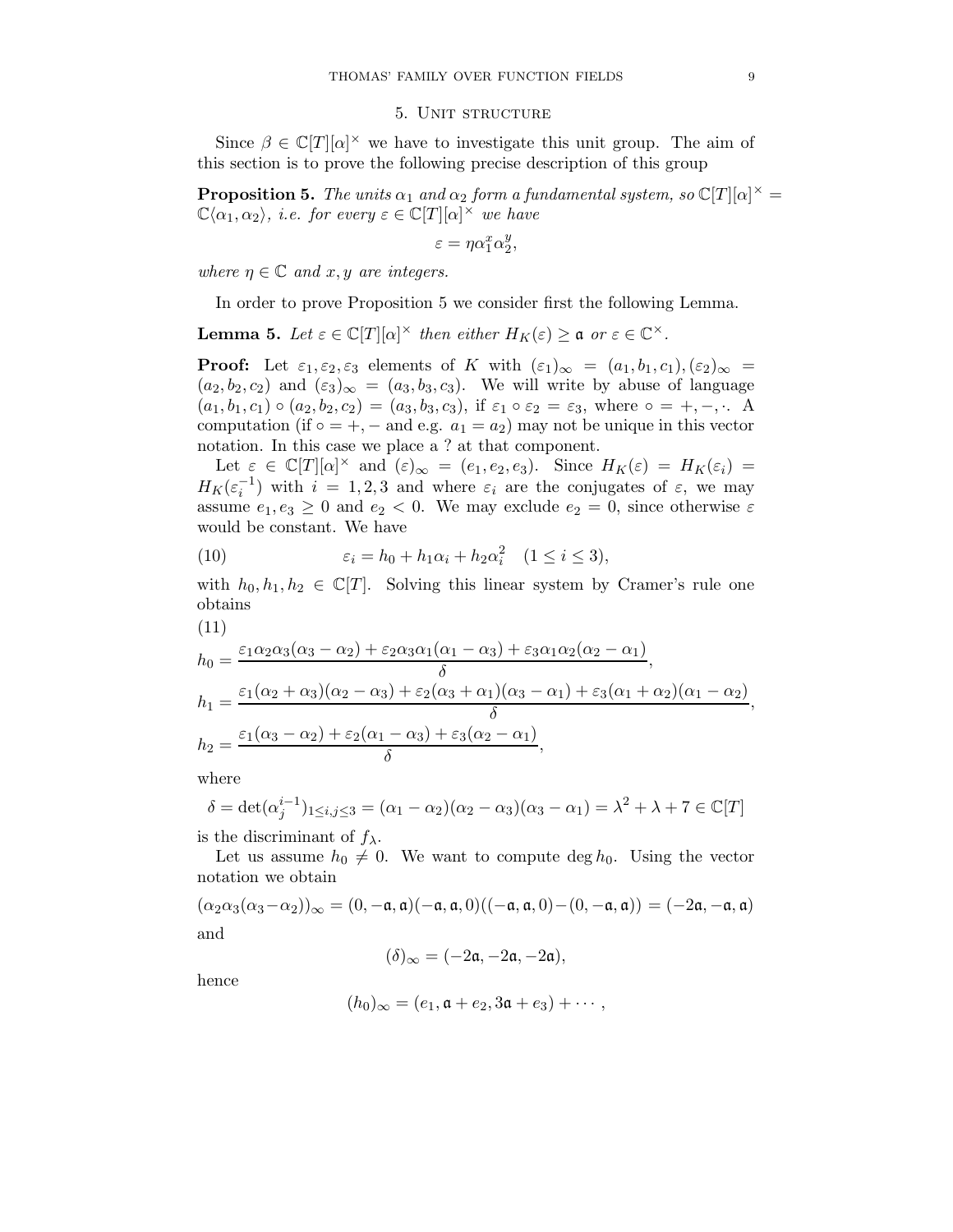where the other summands are the conjugates of the first summand. We have  $0 \ge -\deg h_0 \ge \min(e_1, e_2 + \mathfrak{a})$ . But  $\min(e_1, e_2 + \mathfrak{a}) \le 0$ , if either  $e_1 = 0$ and  $H_K(\varepsilon) = -e_2 < \mathfrak{a}$  or  $H_K(\varepsilon) = -e_2 \geq \mathfrak{a}$ . So either the Lemma is true or  $h_0 \in \mathbb{C}$ .

If  $h_0 \in \mathbb{C}$  one has  $H_K(\varepsilon) = H_K(h_1\alpha + h_2\alpha^2)$ . Therefore, without loss of generality we may assume that  $h_0 = 0$ . Let us assume now  $h_1 \neq 0$ ,  $h_2 \neq 0$ and furthermore, deg  $h_1 = \mathfrak{h}_1$  and deg  $h_2 = \mathfrak{h}_2$ . Since  $\varepsilon = \alpha(h_1 + h_2\alpha)$ , we have

$$
(\varepsilon)_{\infty} = (\mathfrak{a}, 0, -\mathfrak{a})\left((-\mathfrak{h}_1, -\mathfrak{h}_1, -\mathfrak{h}_1) + (\mathfrak{a} - \mathfrak{h}_2, -\mathfrak{h}_2, -\mathfrak{a} - \mathfrak{h}_2)\right).
$$

We distinguish between the two cases  $\mathfrak{h}_1 \neq \mathfrak{a} + \mathfrak{h}_2$  and  $\mathfrak{h}_1 = \mathfrak{a} + \mathfrak{h}_2$ . In the first case we have  $(\varepsilon)_{\infty} = (?,?, \min(-\mathfrak{h}_1, -\mathfrak{a} - \mathfrak{h}_2) - \mathfrak{a}),$  hence  $H_K(\varepsilon) \geq$  $\max(\mathfrak{h}_1, \mathfrak{h}_2 + \mathfrak{a}) + \mathfrak{a} \geq \mathfrak{a}$ . In the second case we obtain  $(\varepsilon)_{\infty} = (?, -\mathfrak{h}_1, ?),$ hence  $H_K(\varepsilon) \geq \mathfrak{h}_1 = \mathfrak{h}_2 + \mathfrak{a} \geq \mathfrak{a}.$ 

We are left to the case  $h_1 = 0$  or  $h_2 = 0$  and obtain

$$
(\varepsilon)_{\infty} = (2\mathfrak{a}, 0, -2\mathfrak{a})(-\mathfrak{h}_2, -\mathfrak{h}_2, -\mathfrak{h}_2) = (?, ?, -2\mathfrak{a} - \mathfrak{h}_2) \text{ or }
$$
  

$$
(\varepsilon)_{\infty} = (\mathfrak{a}, 0, -\mathfrak{a})(-\mathfrak{h}_1, -\mathfrak{h}_1, -\mathfrak{h}_1) = (?, ?, -\mathfrak{a} - \mathfrak{h}_1),
$$

i.e. in both cases  $H_K(\varepsilon) \geq \mathfrak{a}$ .

**Corollary 3.** There does not exist a rational integer k with  $|k| > 1$  and a unit  $\varepsilon \in \mathbb{C}[T][\alpha]^{\times}$  such that  $\alpha = \varepsilon^{k}$ . Furthermore, there exists a unit  $\varepsilon \in \mathbb{C}[T][\alpha]^{\times}$  such that  $\alpha$  and  $\varepsilon$  form a fundamental system, i.e.  $\mathbb{C}[T][\alpha]^{\times} =$  $\mathbb{C}\langle \alpha,\varepsilon\rangle.$ 

**Proof:** The first part is obvious, since if such k and  $\varepsilon$  would exist, then  $0 < H_K(\varepsilon) < \mathfrak{a}$ , a contradiction to Lemma 5.

Suppose now  $(\varepsilon_1, \varepsilon_2)$  is a fundamental system such that  $k > 0$  is minimal with  $\xi \varepsilon_1^k \varepsilon_2^l = \alpha$  and  $\xi \in \mathbb{C}^\times$ . Now  $k = lq + r$  with  $0 \le r < l$  and  $(\varepsilon_1, \varepsilon = \varepsilon_1^q)$  $\binom{q}{1} \varepsilon_2$ is again a fundamental system, such that  $\xi \varepsilon_1^r \varepsilon^l = \alpha$ . Since we assume k is minimal, we have  $r = 0$  and from the first part of the Corollary we deduce  $l = 1$ , hence  $(\alpha, \varepsilon)$  is a fundamental system.

Now, Proposition 5 follows easily from Lemma 5 or from Corollary 3.

**Proof of Proposition 5:** Suppose  $\varepsilon$  is a unit with  $(\varepsilon)_{\infty} = (e_1, e_2, e_3)$ . Multiplying with appropriate powers of  $\alpha_1$  and  $\alpha_2$  one obtains a unit  $\varepsilon'$ with  $(\varepsilon') = (e'_1, e'_2, e'_3)$  and  $0 \le e'_1 < \mathfrak{a}$  and  $-\mathfrak{a} < e'_2 \le 0$ . But now

$$
H_K(\varepsilon') = -\min\{0, e'_1\} - \min\{0, e'_2\} - \min\{0, -(e'_1 + e'_2)\}\
$$

$$
= -e'_2 + \max\{0, e'_1 + e'_2\} = \max\{e'_1, -e'_2\} < \mathfrak{a}
$$

implies by Lemma 5 that  $\varepsilon'$  must be a constant. From this Proposition 5 follows immediately.

$$
\blacksquare
$$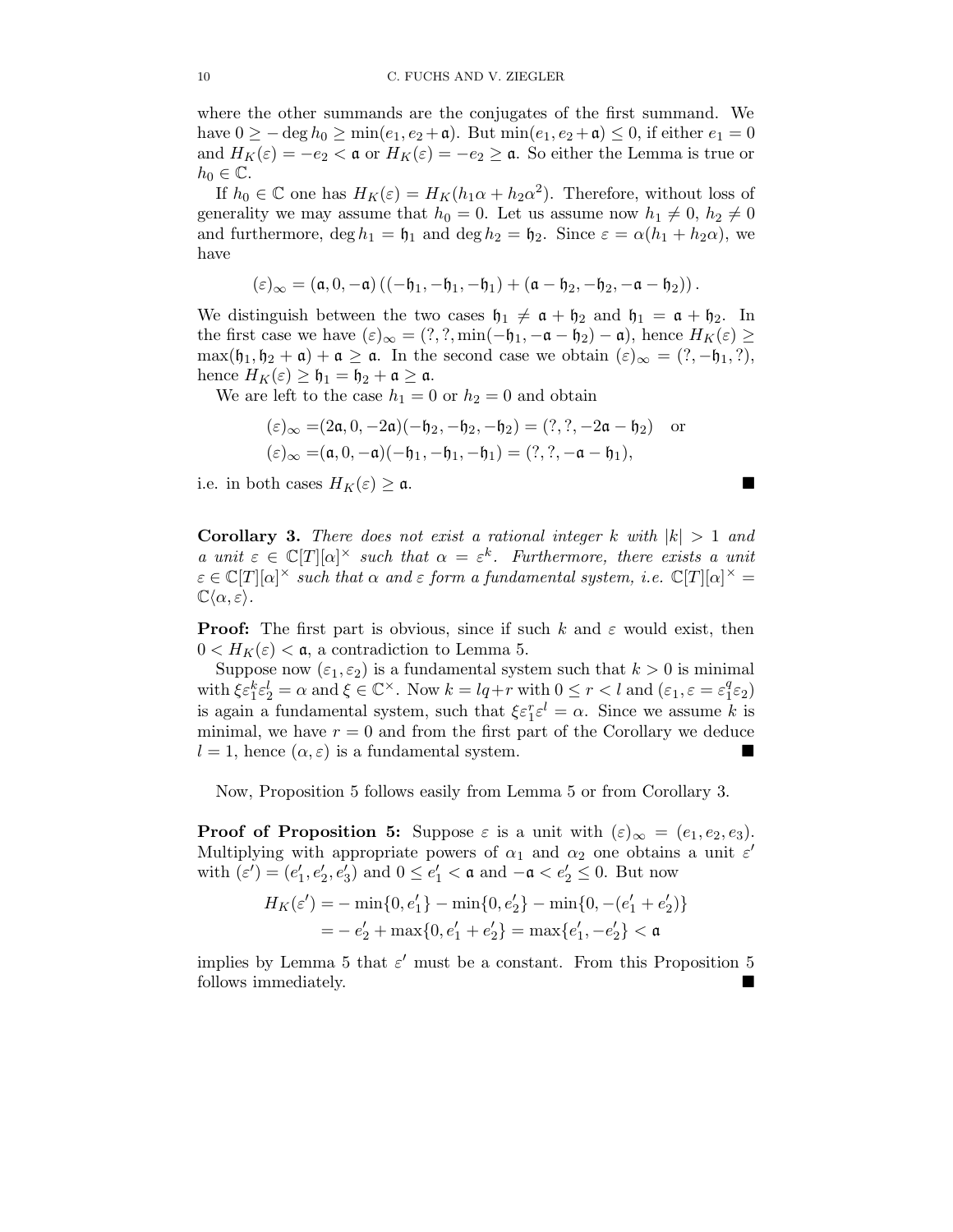**Corollary 4.** Let  $\varepsilon \in \mathbb{C}[T][\alpha]^{\times}$ , then  $H_K(\varepsilon) = n\mathfrak{a}$  for some  $n \in \mathbb{Z}$ .

**Proof:** From Proposition 5 we now may deduce that all components of  $(\varepsilon)_{\infty}$ are divisible by a, hence the Corollary follows.

6. End of the proof

By Proposition 4 every solution  $\beta \in \mathbb{C}[T][\alpha]^{\times}$  to (7) satisfies  $H_K(\beta) \leq$  $4.67a - 2$ . Furthermore, we know from Proposition 5 that

$$
\beta = \zeta (\alpha_1)^{a_1} (\alpha_2)^{a_2},
$$

where  $\zeta \in \mathbb{C}^\times$  and  $a_1, a_2 \in \mathbb{Z}$ . These two propositions together yield  $|a_1|, |a_2| \leq 4$  and  $|a_1 - a_2| \leq 4$ . By computing all possibilities (there are exactly 61 such pairs  $(a_1, a_2)$ , we see that only for  $(a_1, a_2) \in \mathcal{E}$ , where

$$
\mathcal{E} = \{(1,1), (0,0), (1,0)\},\
$$

we get a  $\beta$  which has the form  $x - \alpha y$  with  $x, y \in \mathbb{C}[T]$ , This yields  $\beta \in$  $\mathcal{L}' := \{ \zeta(-1-\alpha), \zeta, \zeta\alpha \, : \, \zeta \in \mathbb{C}^\times \}.$  Consequently, we have

$$
\mathcal{N}_{K/\mathbb{C}[T]}(\beta) = \zeta^3 = \xi \quad (\beta \in \mathcal{L}')
$$

and therefore finally Theorem 1.

# 7. Acknowledgement

The authors are most grateful to the anonymous referee for several useful comments which enabled us to shorten some of the proofs and to improve the presentation of the paper.

#### **REFERENCES**

- [1] M. Eichler. Introduction to the theory of algebraic numbers and functions. Academic Press, New York and London, 1966.
- [2] C. Fuchs and V. Ziegler. On a family of Thue equations over function fields. Monatsh. Math. To appear (Preprint: http://www.finanz.math.tu-graz.ac.at/ ~fuchs/thueff4.pdf).
- [3] B. P. Gill. An analogue for algebraic functions of the Thue-Siegel theorem. Ann. of Math. (2), 31(2):207–218, 1930.
- [4] C. Heuberger. Parametrized Thue equations A survey. available at http://www. opt.math.tu-graz.ac.at/~cheub/publications/thue-survey.pdf.
- [5] C. Heuberger, A. Pethő, and R. F. Tichy. Thomas' family of Thue equations over imaginary quadratic fields. J. Symbolic Comput., 34(5):437–449, 2002.
- [6] C. Heuberger, A. Togb´e, and V. Ziegler. Automatic solution of families of Thue equations and an example of degree 8. J. Symbolic Computation, 38:1145–1163, 2004.
- [7] K. Iwasawa. Algebraic Functions, volume 118 of Translations of Mathematical Monographs Vol. American Mathematical Society, Providence, Rhode Island, 1993.
- [8] G. Lettl. Thue equations over algebraic function fields. Acta Arith. To appear.
- [9] R. C. Mason. On Thue's equation over function fields. J. London Math. Soc. (2), 24(3):414–426, 1981.
- [10] R. C. Mason. Diophantine equations over function fields, volume 96 of London Mathematical Society Lecture Note Series. Cambridge University Press, Cambridge, 1984.
- [11] M. Mignotte. Verification of a conjecture of E. Thomas. J. Number Theory, 44:172– 177, 1993.